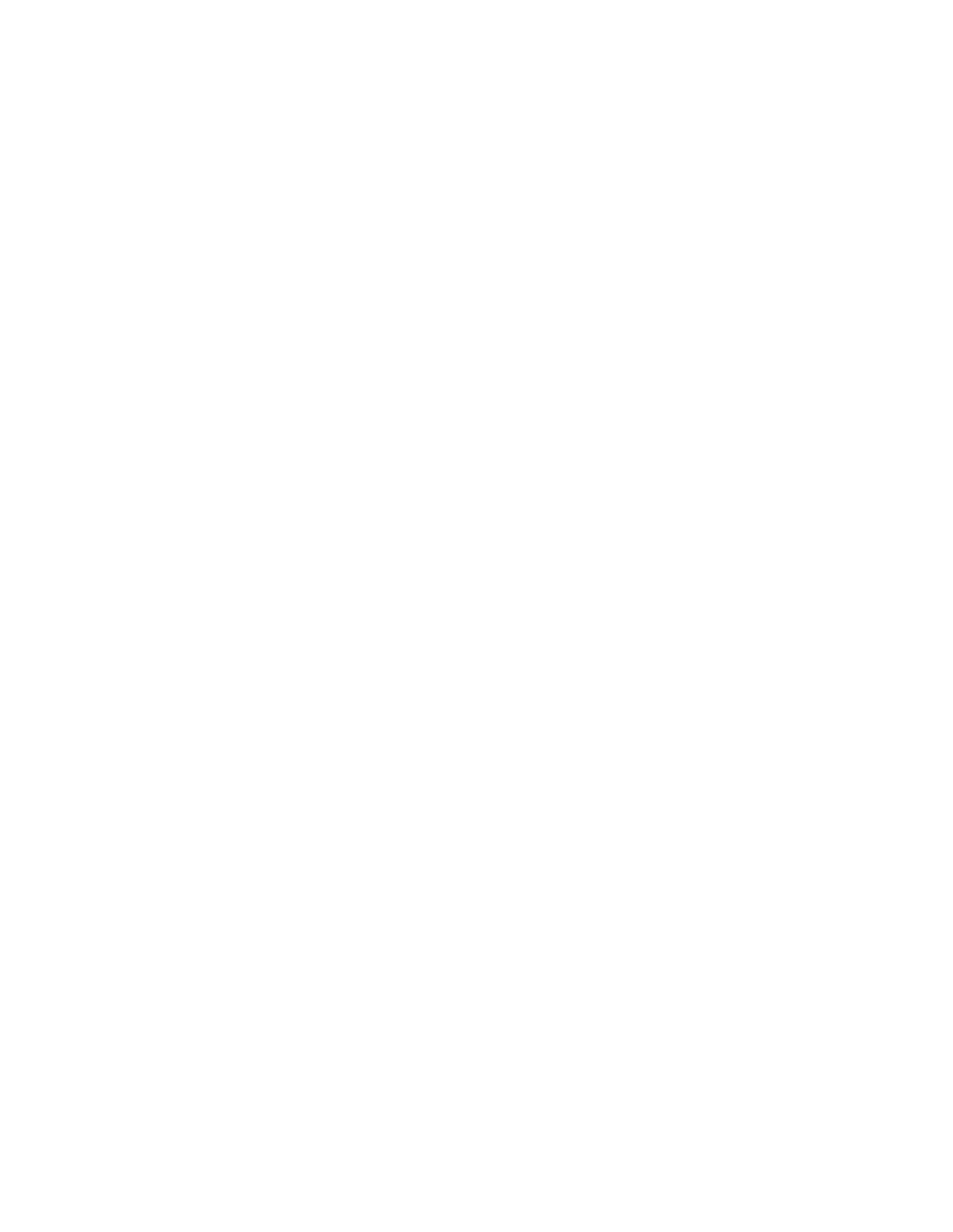## **Maryland Environmental Assessment Form**

**Short Environmental Assessment Form for Hotel Development at Baltimore/Washington International Thurgood Marshall Airport**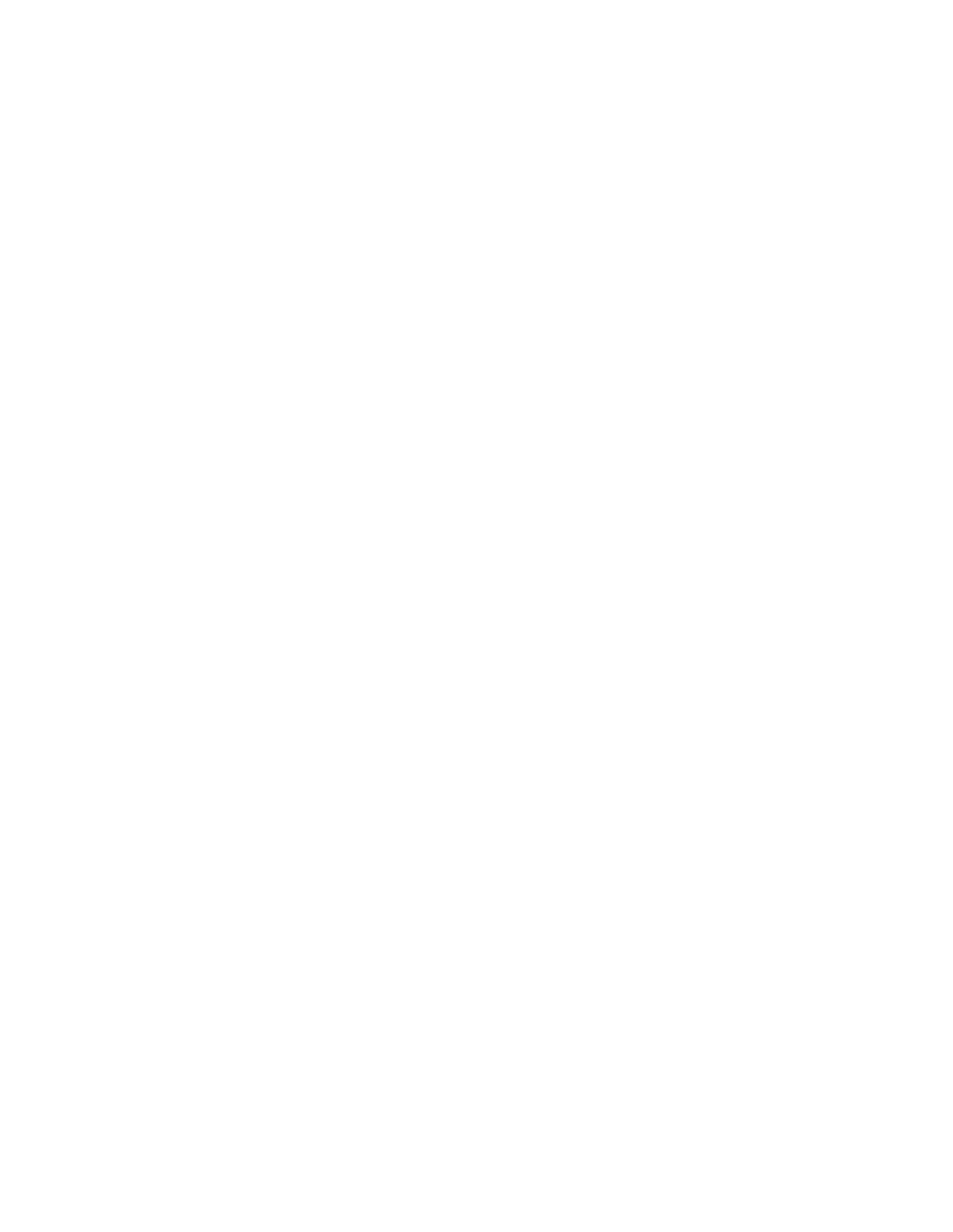|   |                |                                                             | <b>YES</b> | N <sub>O</sub> | <b>COMMENTS</b>                |
|---|----------------|-------------------------------------------------------------|------------|----------------|--------------------------------|
| A |                | <b>Land Use Considerations</b>                              |            |                |                                |
|   | 1              | Will the action be within the 100 year                      |            | X              |                                |
|   |                | flood plain?                                                |            |                |                                |
|   | $\overline{2}$ | Will the action require a permit for                        |            |                |                                |
|   |                | construction or alteration within the 50                    |            | X              |                                |
|   | 3              | year flood plain?<br>Will the action require a permit for   |            |                |                                |
|   |                | dredging, filling, draining, or alteration<br>of a wetland? |            | X              |                                |
|   | $\overline{4}$ | Will the action require a permit for the                    |            |                |                                |
|   |                | construction or operation of facilities                     |            |                |                                |
|   |                | for solid waste disposal including                          |            | X              |                                |
|   |                | dredge and excavation spoil?                                |            |                |                                |
|   | 5              | Will the action occur on slopes                             |            | X              |                                |
|   |                | exceeding 15 percent?                                       |            |                |                                |
|   | 6              | Will the action require a grading plan                      |            |                | A grading plan will be         |
|   |                | or a sediment control permit?                               |            |                | developed as part of the       |
|   |                |                                                             |            |                | Sediment Control Plan.         |
|   |                |                                                             |            |                | An Erosion and                 |
|   |                |                                                             | X          |                | Sediment<br>Control/Stormwater |
|   |                |                                                             |            |                | Management Permit will         |
|   |                |                                                             |            |                | be obtained. See $(E)$         |
|   |                |                                                             |            |                | Construction Impacts,          |
|   |                |                                                             |            |                | and $(S)$ Water Quality.       |
|   | 7              | Will the action require a mining permit                     |            |                |                                |
|   |                | for deep or surface mining?                                 |            | X              |                                |
|   | 8              | Will the action require a permit for                        |            | X              |                                |
|   |                | drilling a gas or oil well?                                 |            |                |                                |
|   | 9              | Will the action require a permit for                        | X          |                |                                |
|   |                | airport construction?                                       |            |                |                                |
|   | 10             | Will the action require a permit for the                    |            |                |                                |
|   |                | crossing of the Potomac River by                            |            | X              |                                |
|   |                | conduits, cables, or other like devices?                    |            |                |                                |
|   | 11             | Will the action affect the use of a                         |            |                |                                |
|   |                | public recreation area, park, forest,                       |            | X              |                                |
|   |                | wildlife management area, scenic river,<br>or wildland?     |            |                |                                |
|   | 12             | Will the action affect the use of any                       |            |                |                                |
|   |                | natural or man-made features that are                       |            | X              |                                |
|   |                | unique to the county, State, or nation?                     |            |                |                                |
|   | 13             | Will the action affect the use of an                        |            |                |                                |
|   |                | archaeological or historical site or                        |            | X              |                                |

## **MARYLAND ENVIRONMENTAL ASSESSMENT FORM**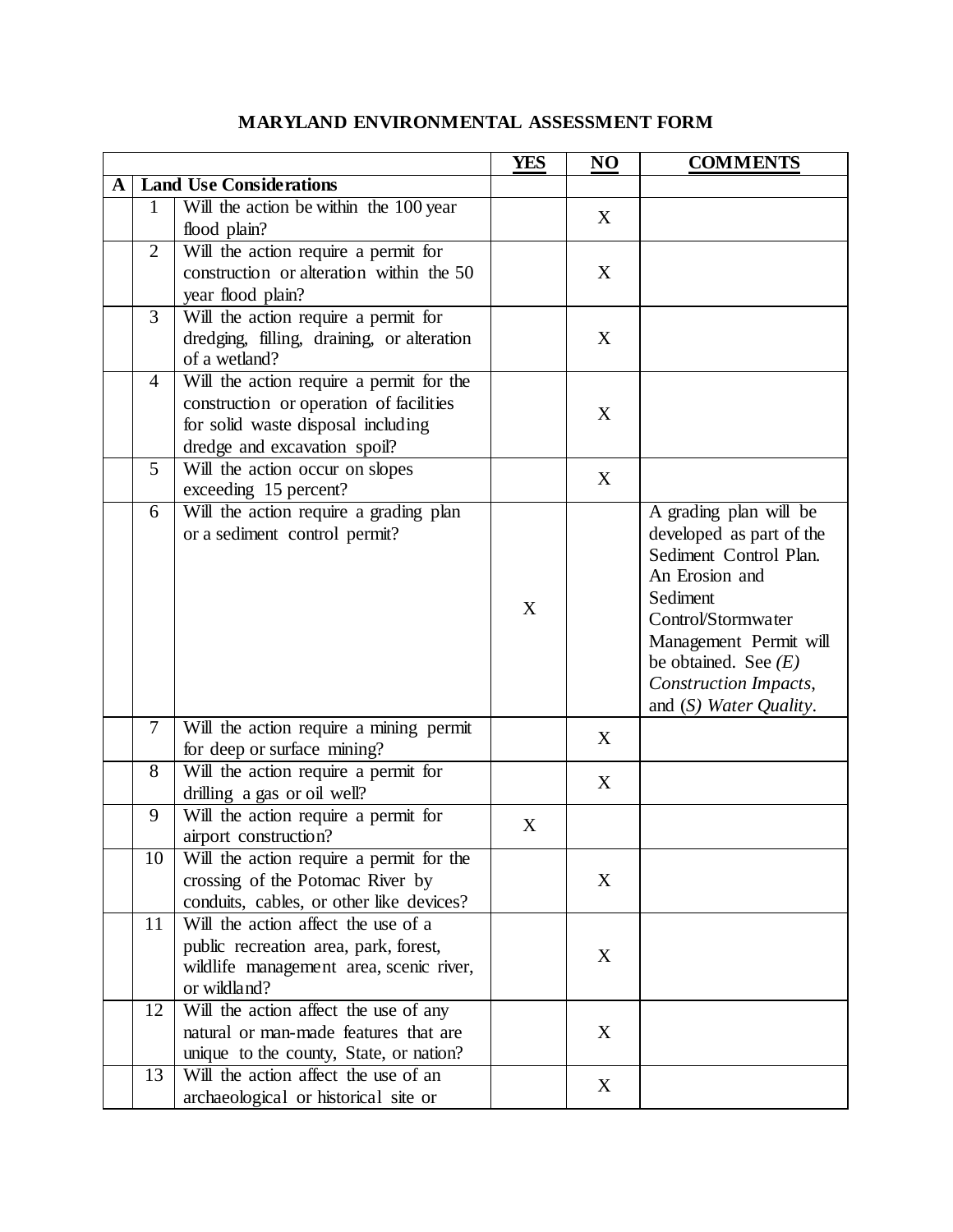|             |    |                                                    | <b>YES</b> | N <sub>O</sub> | <b>COMMENTS</b>                          |
|-------------|----|----------------------------------------------------|------------|----------------|------------------------------------------|
|             |    | structure?                                         |            |                |                                          |
| B           |    | <b>Water Use Considerations</b>                    |            |                |                                          |
|             | 14 | Will the action require a permit for the           |            |                |                                          |
|             |    | change of the course, current, or cross            |            | X              |                                          |
|             |    | section of a stream or other body of               |            |                |                                          |
|             |    | water?                                             |            |                |                                          |
|             | 15 | Will the action require the construction           |            |                |                                          |
|             |    | alteration, or removal of a dam,                   |            | X              |                                          |
|             |    | reservoir, or waterway obstruction?                |            |                |                                          |
|             | 16 | Will the action change the overland                |            |                | Benefits to pervious                     |
|             |    | flow of storm water or reduce the                  |            |                | cover in the long term                   |
|             |    | absorption capacity of the ground?                 | X          |                | (current site is 100%)                   |
|             |    |                                                    |            |                | impervious). See $(S)$<br>Water Quality. |
|             | 17 | Will the action require a permit for the           |            |                |                                          |
|             |    | drilling of a water well?                          |            | X              |                                          |
|             | 18 | Will the action require a permit for               |            |                |                                          |
|             |    | water appropriation?                               |            | X              |                                          |
|             | 19 | Will the action require a permit for the           |            |                |                                          |
|             |    | construction and operation of facilities           |            | X              |                                          |
|             |    | treatment or distribution of water?                |            |                |                                          |
|             | 20 | Will the project require a permit for the          |            |                |                                          |
|             |    | construction and operation of facilities           |            | X              |                                          |
|             |    | for sewage treatment or land disposal              |            |                |                                          |
|             |    | of liquid waste derivatives?                       |            |                |                                          |
|             | 21 | Will the action result in any discharge            |            |                | Short-term impacts due                   |
|             |    | into surface or subsurface water?                  |            |                | to run-off during                        |
|             |    |                                                    |            |                | construction will be                     |
|             |    |                                                    | X          |                | temporary, sediment                      |
|             |    |                                                    |            |                | control will be applied to               |
|             |    |                                                    |            |                | limit temporary impacts.                 |
|             |    |                                                    |            |                | See (S) Water Quality.                   |
|             | 22 | If so, will the discharge affect ambient           |            |                |                                          |
|             |    | water quality limits or require a                  | X          |                |                                          |
|             |    | discharge permit?<br><b>Air Use Considerations</b> |            |                |                                          |
| $\mathbf C$ | 23 | Will the action result in any discharge            |            |                | Short-term construction                  |
|             |    | into the air?                                      |            |                | impacts will be                          |
|             |    |                                                    | X          |                | temporary. See $(A) Air$                 |
|             |    |                                                    |            |                | Quality and $(E)$                        |
|             |    |                                                    |            |                | Construction Impacts.                    |
|             | 24 | If so, will the discharge affect ambient           |            |                |                                          |
|             |    | air quality limits or produce a                    |            | X              |                                          |
|             |    | disagreeable odor?                                 |            |                |                                          |
|             | 25 | Will the action generate additional                | X          |                | Short-term construction                  |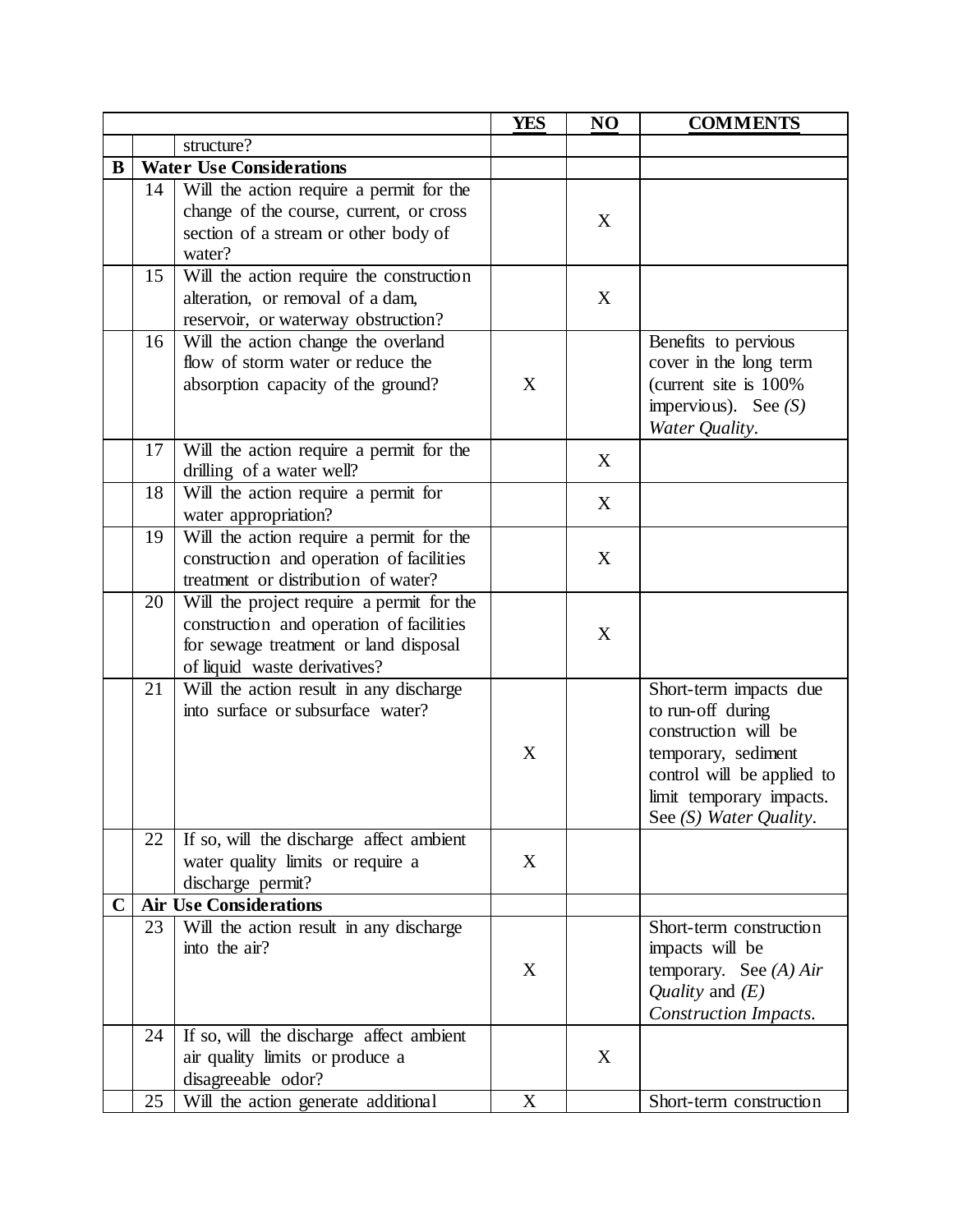|   |    |                                            | <b>YES</b> | NO | <b>COMMENTS</b>           |
|---|----|--------------------------------------------|------------|----|---------------------------|
|   |    | noise which differs in character or level  |            |    | impacts will be           |
|   |    | from present conditions?                   |            |    | temporary. See $(E)$      |
|   |    |                                            |            |    | Construction Impacts.     |
|   | 26 | Will the action preclude future use of     |            | X  |                           |
|   |    | related air space?                         |            |    |                           |
|   | 27 | Will the action generate any               |            |    |                           |
|   |    | radiological, electrical, magnetic, or     |            | X  |                           |
|   |    | light influences?                          |            |    |                           |
| D |    | <b>Plants and Animals</b>                  |            |    |                           |
|   | 28 | Will the action cause the disturbance,     |            |    |                           |
|   |    | reduction, or loss of any rare, unique,    |            | X  |                           |
|   |    | or valuable plant or animal?               |            |    |                           |
|   | 29 | Will the action result in the significant  |            |    |                           |
|   |    | reduction or loss of any fish or wildlife  |            | X  |                           |
|   |    | habitats?                                  |            |    |                           |
|   | 30 | Will the action require a permit for the   |            |    |                           |
|   |    | use of pesticides, herbicides, or other    |            | X  |                           |
|   |    | biological, chemical, or radiological      |            |    |                           |
|   |    | control agents?                            |            |    |                           |
| E |    | Socio-Economic                             |            |    |                           |
|   | 31 | Will the action result in a preemption of  |            |    |                           |
|   |    | division of properties or impair their     |            | X  |                           |
|   |    | economic use?                              |            |    |                           |
|   | 32 | Will the action cause relocation of        |            |    |                           |
|   |    | activities or structures, or result in a   |            | X  |                           |
|   |    | change in the population density or        |            |    |                           |
|   |    | distribution?                              |            |    |                           |
|   | 33 | Will the action alter land values?         |            | X  |                           |
|   | 34 | Will the action affect traffic flow and    |            |    | Potential change in how   |
|   |    | volume?                                    |            |    | employees enter and exit  |
|   |    |                                            |            | X  | Hourly Parking Garage     |
|   |    |                                            |            |    | in the long-term. The     |
|   |    |                                            |            |    | action does not adversely |
|   |    |                                            |            |    | impact traffic flow or    |
|   |    |                                            |            |    | volume. See (Q) Social    |
|   |    |                                            |            |    | <i>Impacts.</i>           |
|   | 35 | Will the action affect the production,     |            |    |                           |
|   |    | extraction, harvest, or potential use of a |            | X  |                           |
|   |    | scarce or economically important           |            |    |                           |
|   |    | resource?                                  |            |    |                           |
|   | 36 | Will the action require a license to       |            |    |                           |
|   |    | construct a sawmill or other plant for     |            | X  |                           |
|   |    | manufacture of forest products?            |            |    |                           |
|   | 37 | Is the action in accord with federal,      | X          |    |                           |
|   |    | state, regional, and local                 |            |    |                           |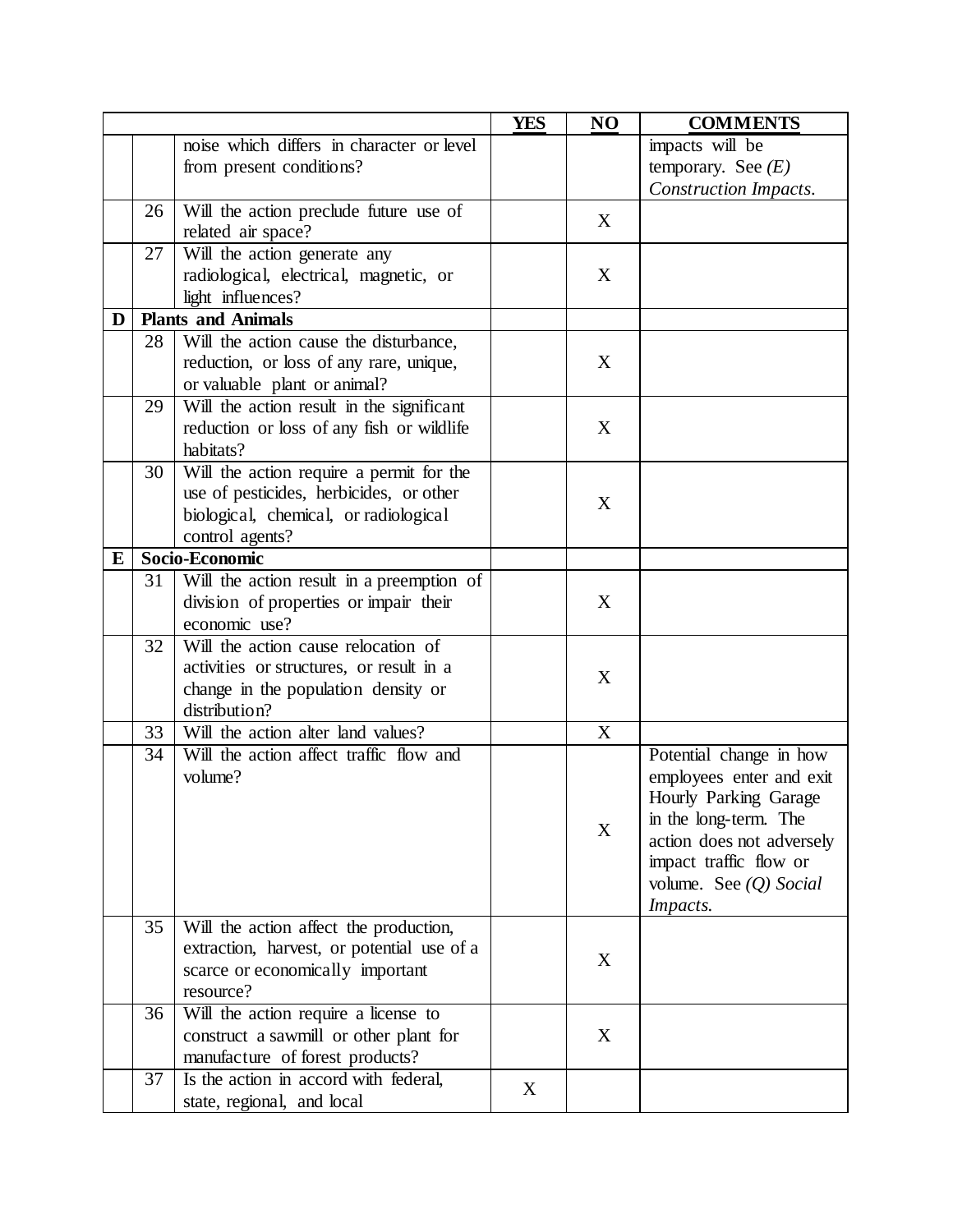|    |          |                                                                                                                                                                                                                                | <b>YES</b> | NO | <b>COMMENTS</b>                                                                                                                                                                                                                                                                                                                                                                                                                             |
|----|----------|--------------------------------------------------------------------------------------------------------------------------------------------------------------------------------------------------------------------------------|------------|----|---------------------------------------------------------------------------------------------------------------------------------------------------------------------------------------------------------------------------------------------------------------------------------------------------------------------------------------------------------------------------------------------------------------------------------------------|
|    |          | comprehensive or functional plans—                                                                                                                                                                                             |            |    |                                                                                                                                                                                                                                                                                                                                                                                                                                             |
|    |          | including zoning?                                                                                                                                                                                                              |            |    |                                                                                                                                                                                                                                                                                                                                                                                                                                             |
|    | 38       | Will the action affect the employment<br>opportunities for persons in the area?                                                                                                                                                | X          |    | Short term and long term<br>benefit. Increased<br>employment is expected<br>during construction.<br>New employment<br>opportunities will be<br>available to operate the<br>hotel in the long term.                                                                                                                                                                                                                                          |
|    | 39       | Will the action affect the ability of the<br>area to attract new sources of tax<br>revenue?                                                                                                                                    |            | X  |                                                                                                                                                                                                                                                                                                                                                                                                                                             |
|    | 40<br>41 | Will the action discourage present<br>sources of tax revenue from remaining<br>in the area, or affirmatively encourage<br>them to relocate elsewhere?<br>Will the action affect the ability of the<br>area to attract tourism? | X          | X  | Hotel market analysis<br>$(2012)$ concluded that<br>the proposed hotel is<br>market supportable.<br>Given the hotel demand<br>in the market area and<br>projected increase in<br>BWI passenger activity,<br>there is ample room in<br>the hotel market for<br>proposed project without<br>negatively impacting<br>existing area hotels.<br>Beneficial effects<br>anticipated for attracting<br>tourism in the long term.<br>See (N) Induced |
| Ŀ. |          | <b>Other Considerations</b>                                                                                                                                                                                                    |            |    | Socioeconomic Impacts.                                                                                                                                                                                                                                                                                                                                                                                                                      |
|    | 42       | Could the action endanger the public<br>health, safety, or welfare?                                                                                                                                                            |            | X  |                                                                                                                                                                                                                                                                                                                                                                                                                                             |
|    | 43       | Could the action be eliminated without<br>deleterious effects to the public health,<br>safety, welfare, or the natural<br>environment?                                                                                         | X          |    |                                                                                                                                                                                                                                                                                                                                                                                                                                             |
|    | 44       | Will the action be of Statewide<br>significance?                                                                                                                                                                               |            | X  |                                                                                                                                                                                                                                                                                                                                                                                                                                             |
|    | 45       | Are there any other plans or actions<br>(federal, State, county, or private) that,<br>in conjunction with the subject action,<br>could result in a cumulative or<br>synergistic impact on the public health,                   |            | X  |                                                                                                                                                                                                                                                                                                                                                                                                                                             |